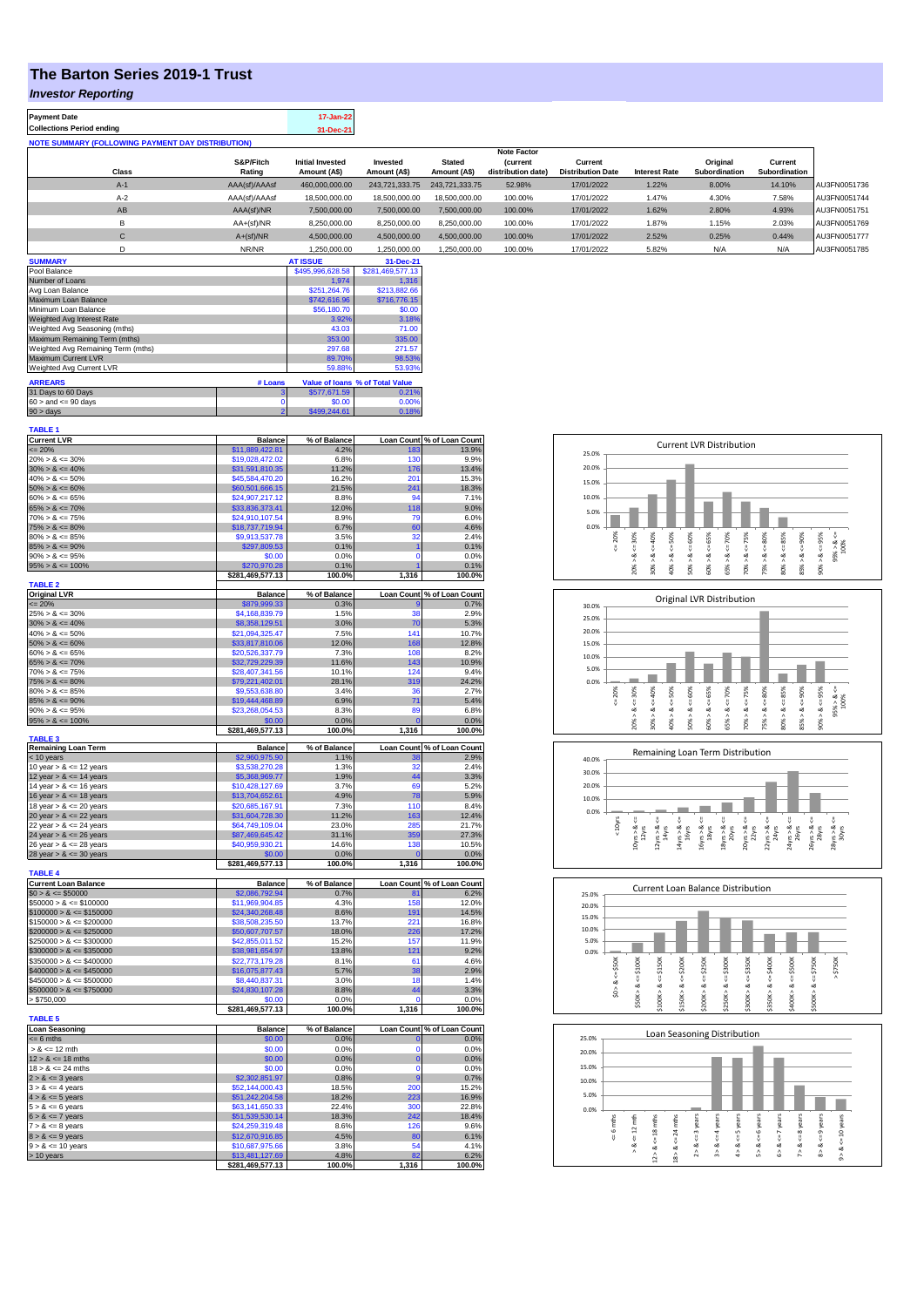## **The Barton Series 2019-1 Trust**

## *Investor Reporting*

| <b>Payment Date</b>                                            |                        | 17-Jan-22             |                         |                                 |
|----------------------------------------------------------------|------------------------|-----------------------|-------------------------|---------------------------------|
| <b>Collections Period ending</b>                               |                        | 31-Dec-21             |                         |                                 |
| TABLE <sub>6</sub>                                             |                        |                       |                         |                                 |
| Postcode Concentration (top 10 by value)                       | <b>Balance</b>         | % of Balance          | Loan Count              | % of Loan Count                 |
| 2615                                                           | \$5,686,731.28         | 2.0%                  | 27                      | 2.1%                            |
| 2611                                                           | \$5,455,517.11         | 1.9%                  | 17                      | 1.3%                            |
| 2914                                                           | \$4,909,594.96         | 1.7%                  | 17                      | 1.3%                            |
| 5114                                                           | \$4,533,770.33         | 1.6%                  | 23                      | 1.7%                            |
| 2620                                                           | \$4,409,809.38         | 1.6%                  | 18                      | 1.4%                            |
| 5162                                                           | \$4,232,410.97         | 1.5%                  | 26                      | 2.0%                            |
| 2617                                                           | \$4,210,105.71         | 1.5%                  | 18                      | 1.4%                            |
| 5158                                                           | \$3,516,924.96         | 1.2%                  | 19                      | 1.4%                            |
| 2905                                                           | \$3,333,785.46         | 1.2%<br>1.2%          | 15<br>15                | 1.1%                            |
| 5169                                                           | \$3,275,421.14         |                       |                         | 1.1%                            |
| <b>TABLE 7</b>                                                 |                        |                       |                         |                                 |
| <b>Geographic Distribution</b>                                 | <b>Balance</b>         | % of Balance          | <b>Loan Count</b>       | % of Loan Count                 |
| <b>Australian Capital Territory</b>                            | \$49,456,588.56        | 17.6%                 | 212                     | 16.1%                           |
| New South Wales                                                | \$37,626,371.38        | 13.4%                 | 168                     | 12.8%                           |
| Northern Territory                                             | \$983,135.36           | 0.3%                  | 3                       | 0.2%                            |
| Queensland                                                     | \$3,269,416.84         | 1.2%                  | 13                      | 1.0%                            |
| South Australia                                                | \$124,329,794.83       | 44.2%                 | 660                     | 50.2%                           |
| Tasmania                                                       | \$595,517.47           | 0.2%                  | ş                       | 0.2%                            |
| Victoria                                                       | \$11,258,214.48        | 4.0%                  | 40                      | 3.0%                            |
| Western Australia                                              | \$53,950,538.21        | 19.2%                 | 217                     | 16.5%                           |
|                                                                | \$281,469,577.13       | 100.0%                | 1,316                   | 100.0%                          |
| <b>TABLE 8</b>                                                 |                        |                       |                         |                                 |
| Metro/Non-Metro/Inner-City                                     | <b>Balance</b>         | % of Balance          |                         | Loan Count % of Loan Count      |
| Metro                                                          | \$222,272,018.79       | 79.0%                 | 1023                    | 77.7%                           |
| Non-metro                                                      | \$56,135,919.26        | 19.9%                 | 280                     | 21.3%                           |
| Inner city                                                     | \$3,061,639.08         | 1.1%<br>100.0%        | 13<br>1,316             | 1.0%                            |
| <b>TABLE 9</b>                                                 | \$281,469,577.13       |                       |                         | 100.0%                          |
| <b>Property Type</b>                                           | <b>Balance</b>         | % of Balance          |                         | Loan Count % of Loan Count      |
| <b>Residential House</b>                                       | \$257,324,612.53       | 91.4%                 | 1192                    | 90.6%                           |
| <b>Residential Unit</b>                                        | \$21,532,495.54        | 7.7%                  | 111                     | 8.4%                            |
| Rural                                                          | \$0.00                 | 0.0%                  | $\overline{0}$          | 0.0%                            |
| Semi-Rural                                                     | \$0.00                 | 0.0%                  | $\Omega$                | 0.0%                            |
| <b>High Density</b>                                            | \$2,612,469.06         | 0.9%                  | 13                      | 1.0%                            |
|                                                                | \$281,469,577.13       | 100.0%                | 1,316                   | 100.0%                          |
| <b>TABLE 10</b>                                                |                        |                       |                         |                                 |
| <b>Occupancy Type</b>                                          | <b>Balance</b>         | % of Balance          |                         | Loan Count % of Loan Count      |
|                                                                |                        |                       |                         |                                 |
| Owner Occupied                                                 | \$250,343,302.21       | 88.9%                 | 1152                    | 87.5%                           |
| Investment                                                     | \$31,126,274.92        | 11.1%                 | 164                     | 12.5%                           |
|                                                                | \$281,469,577.13       | 100.0%                | 1,316                   | 100.0%                          |
| <b>TABLE 11</b>                                                |                        |                       |                         |                                 |
| <b>Employment Type Distribution</b>                            | <b>Balance</b>         | % of Balance          | <b>Loan Count</b>       |                                 |
| Contractor                                                     | \$3,500,076.98         | 1.2%<br>3.6%          | 15<br>53                | % of Loan Count<br>1.1%<br>4.0% |
| Pay-as-you-earn employee (casual)                              | \$10,113,893.39        |                       |                         |                                 |
| Pay-as-you-earn employee (full time)                           | \$203,795,666.85       | 72.4%<br>9.4%         | 925<br>131              | 70.3%                           |
| Pay-as-you-earn employee (part time)                           | \$26,408,082.53        |                       |                         | 10.0%                           |
| Self employed<br>No data                                       | \$22,240,774.10        | 7.9%<br>5.5%          | 97<br>95                | 7.4%<br>7.2%                    |
|                                                                | \$15,411,083.28        |                       | $\sqrt{ }$              |                                 |
| Director                                                       | \$0.00                 | 0.0%                  |                         | 0.0%                            |
| TABLE 12                                                       | \$281,469,577.13       | 100.0%                | 1,316                   | 100.0%                          |
| <b>LMI Provider</b>                                            | <b>Balance</b>         | % of Balance          |                         | Loan Count % of Loan Count      |
| QBE                                                            | \$261,718,965.72       | 93.0%                 | 1238                    | 94.1%                           |
| Genworth                                                       | \$19,750,611.41        | 7.0%                  | 78                      | 5.9%                            |
|                                                                | \$281,469,577.13       | 100.0%                | 1,316                   | 100.0%                          |
| TABLE 13                                                       |                        |                       |                         |                                 |
| <b>Arrears</b>                                                 | <b>Balance</b>         | % of Balance          |                         | Loan Count % of Loan Count      |
| $= 0$ days                                                     | \$274,656,930.89       | 97.6%                 | 1288                    | 97.9%                           |
| $0 >$ and $\leq 30$ days                                       | \$5,735,730.04         | 2.0%                  | 23                      | 1.7%                            |
| $30 >$ and $\leq 60$ days                                      | \$577,671.59<br>\$0.00 | 0.2%<br>0.0%          | 3<br>$\Omega$           | 0.2%<br>0.0%                    |
| $60 >$ and $\leq 90$ days                                      |                        |                       |                         |                                 |
| 90 > days                                                      | \$499.244.61           | 0.2%                  |                         | 0.2%                            |
| TABLE 14                                                       | \$281,469,577.13       | 100.0%                | 1,316                   | 100.0%                          |
| <b>Interest Rate Type</b>                                      | <b>Balance</b>         | % of Balance          |                         | Loan Count % of Loan Count      |
| Variable                                                       | \$207,762,633.10       | 73.8%                 | 1001                    | 76.1%                           |
| Fixed                                                          | \$73,706,944.03        | 26.2%                 | 315                     | 23.9%                           |
|                                                                | \$281,469,577.13       | 100.0%                | 1,316                   | 100.0%                          |
| <b>TABLE 15</b>                                                |                        |                       |                         |                                 |
| <b>Weighted Ave Interest Rate</b>                              | Balance                | <b>Loan Count</b>     |                         |                                 |
| <b>Fixed Interest Rate</b>                                     | 2.83%                  | 315                   |                         |                                 |
|                                                                |                        |                       |                         |                                 |
| TABLE 16                                                       |                        |                       |                         |                                 |
| COVID-19 Impacted Loan                                         | Impacted (#)           | Impacted (%)<br>0.00% | Impacted (\$)<br>\$0.00 |                                 |
|                                                                |                        |                       |                         |                                 |
| <b>TABLE 17</b><br>Foreclosure, Claims and Losses (cumulative) | <b>Balance</b>         | <b>Loan Count</b>     |                         |                                 |

| Foreclosure, Claims and Losses (cumulative) | <b>Balance</b> | <b>Loan Count</b> |
|---------------------------------------------|----------------|-------------------|
| Properties foreclosed                       | \$499,244.61   |                   |
| Claims submitted to mortgage insurers       | \$0.00         |                   |
| Claims paid by mortgage insurers            | \$0.00         |                   |
| loss covered by excess spread               | \$0.00         |                   |
| Amount charged off                          | \$0.00         |                   |

Please note: Stratified data excludes loans where the collateral has been sold and there is an LMI claim pending.